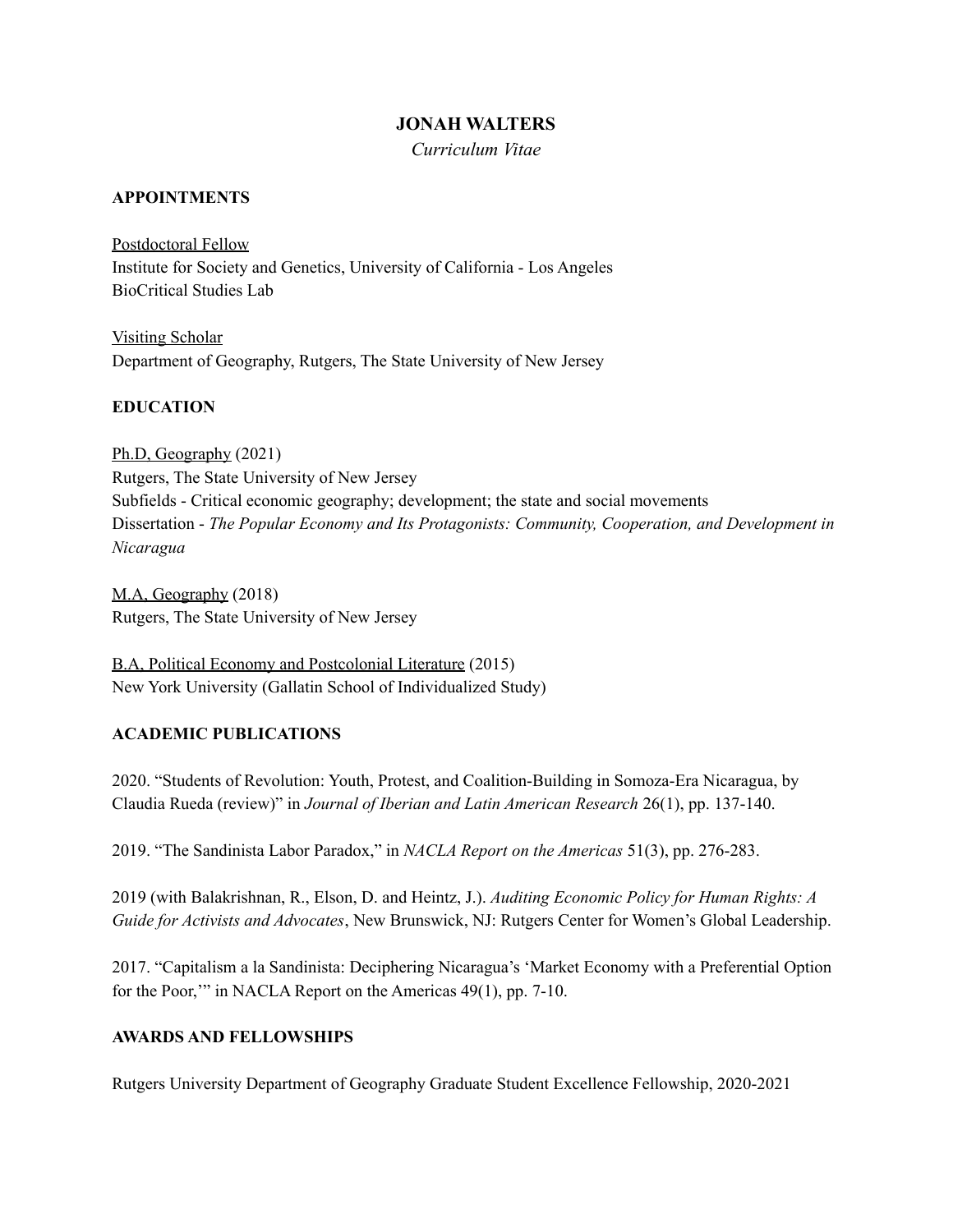American Association of Geographers, Middle States Division: Outstanding Graduate Student Paper Award (3rd Place), 2019

Rutgers University Department of Geography Pre-Dissertation Travel Award, 2016

# **TEACHING**

Teaching Assistant, Spring 2019: Women's Global Advocacy at the UN Women and Gender Studies & Center for Women's Global Leadership - Rutgers Grading Instructor: Radhika Balakrishnan

Teaching Assistant, Spring 2018: Space, Place, Location Geography - Rutgers Grading Instructor: Carrie Mott

Teaching Assistant, Fall 2017, Fall 2016: Transforming the Global Environment Geography - Rutgers Grading Instructor: Paul O'Keefe

Teaching Assistant, Spring 2017: Cities Geography - Rutgers Grading Instructor: D. Asher Ghertner

# **KEYNOTES AND INVITED LECTURES**

2021. "Beyond Sandinista Developmentalism: Nicaragua's Popular Economy and Its Protagonists," Fall Lecture Series, Tamiment Library and Robert F. Wagner Labor Archive, New York University

# **CONFERENCE PRESENTATIONS**

2020. "Class War at the End of History: Civil Society and Socialist Development in Neoliberal Nicaragua," cancelled due to covid. 2020 Annual Meeting of the American Association of Geographers (Denver, CO)

2019. "Deciphering Nicaragua's Popular Economy and its Protagonists," presented at the 2019 Annual Meeting of the American Association of Geographers, Middle States Division (Kutztown University of Pennsylvania)

2019. "State Agencies and Cooperatives in Nicaragua's 'New Welfare State,'" presented at the 2019 Annual Meeting of the American Association of Geographers (Washington, D.C)

2019. "Confronting the Contradictions in 'Critical Geography' and GIS Pedagogy" (panel presentation), presented at the 2019 Annual Meeting of the American Association of Geographers (Washington, D.C)